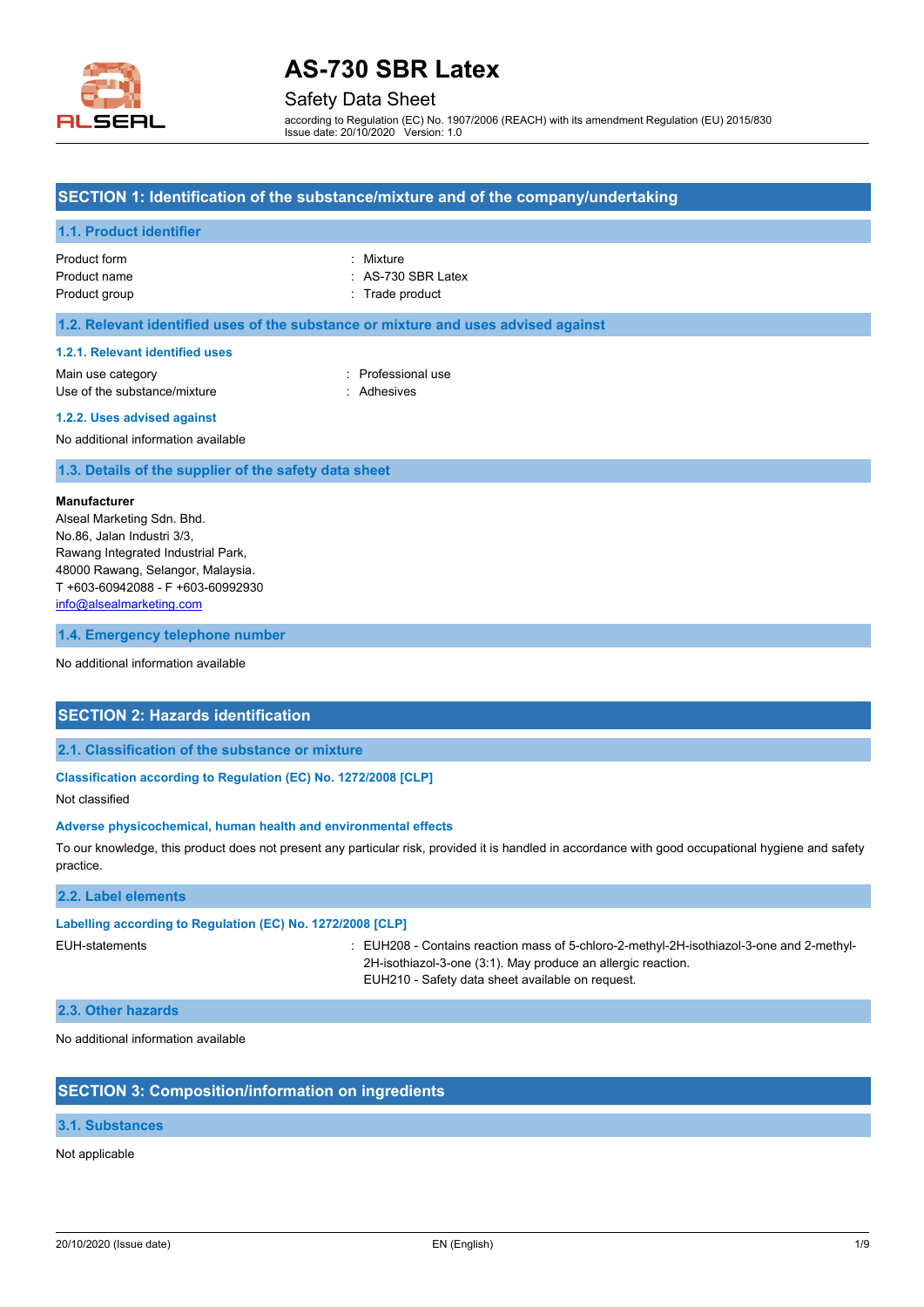# Safety Data Sheet

according to Regulation (EC) No. 1907/2006 (REACH) with its amendment Regulation (EU) 2015/830

#### **3.2. Mixtures**

| <b>Name</b>                                                                                                                                                                                                                                                                                                                                                                                                                                                                                                        | <b>Product identifier</b>                           | $\frac{9}{6}$ | <b>Classification according to</b><br><b>Regulation (EC) No.</b><br>1272/2008 [CLP]                                                                                                                                               |
|--------------------------------------------------------------------------------------------------------------------------------------------------------------------------------------------------------------------------------------------------------------------------------------------------------------------------------------------------------------------------------------------------------------------------------------------------------------------------------------------------------------------|-----------------------------------------------------|---------------|-----------------------------------------------------------------------------------------------------------------------------------------------------------------------------------------------------------------------------------|
| $2-(2-[1]4-(1,1,3,3-$<br>TETRAMETHYLBUTYL)PHENOXY]ETHOXY)ETHAN<br>OL<br>substance listed as REACH Candidate (4-(1,1,3,3-<br>tetramethylbutyl)phenol, ethoxylated [covering well-<br>defined substances and UVCB substances, polymers<br>and homologues])<br>substance listed in REACH Annex XIV (4-(1,1,3,3-<br>Tetramethylbutyl) phenol, ethoxylated (covering well-<br>defined substances and UVCB substances, polymers<br>and homologues))<br>substance identified as having endocrine disrupting<br>properties | (CAS-No.) 9036-19-5<br>(EC-No.) 618-54-1            | $0.1 - 1$     | Acute Tox. 4 (Oral), H302<br>Skin Irrit. 2, H315<br>Eye Dam. 1, H318<br>Aquatic Acute 1, H400<br>Aquatic Chronic 1, H410                                                                                                          |
| reaction mass of 5-chloro-2-methyl-2H-isothiazol-3-<br>one and 2-methyl-2H-isothiazol-3-one (3:1)                                                                                                                                                                                                                                                                                                                                                                                                                  | (CAS-No.) 55965-84-9<br>(EC Index-No.) 613-167-00-5 | < 0.1         | Acute Tox. 2 (Inhalation), H330<br>Acute Tox. 2 (Dermal), H310<br>Acute Tox. 3 (Oral), H301<br>Skin Corr. 1C, H314<br>Eye Dam. 1, H318<br>Skin Sens. 1A, H317<br>Aquatic Acute 1, H400 (M=100)<br>Aquatic Chronic 1, H410 (M=100) |

| <b>Specific concentration limits:</b>                                                             |                                                     |                                                                                                                                                                                                                         |
|---------------------------------------------------------------------------------------------------|-----------------------------------------------------|-------------------------------------------------------------------------------------------------------------------------------------------------------------------------------------------------------------------------|
| <b>Name</b>                                                                                       | <b>Product identifier</b>                           | <b>Specific concentration limits</b>                                                                                                                                                                                    |
| reaction mass of 5-chloro-2-methyl-2H-isothiazol-3-<br>one and 2-methyl-2H-isothiazol-3-one (3:1) | (CAS-No.) 55965-84-9<br>(EC Index-No.) 613-167-00-5 | (0.0015 ≤C ≤ 100) Skin Sens. 1A, H317<br>$(0.06 \leq C < 0.6)$ Skin Irrit. 2, H315<br>$(0.06 \leq C < 0.6)$ Eye Irrit. 2, H319<br>$(0.6 \le C \le 100)$ Skin Corr. 1C, H314<br>$(0.6 \leq C \leq 100)$ Eye Dam. 1, H318 |

Full text of H-statements: see section 16

### **SECTION 4: First aid measures**

# **4.1. Description of first aid measures**

First-aid measures after inhalation : Remove person to fresh air and keep comfortable for breathing. First-aid measures after skin contact : Wash skin with plenty of water. First-aid measures after eye contact : Rinse eyes with water as a precaution. First-aid measures after ingestion : Call a poison center or a doctor if you feel unwell.

### **4.2. Most important symptoms and effects, both acute and delayed**

No additional information available

**4.3. Indication of any immediate medical attention and special treatment needed**

Treat symptomatically.

| <b>SECTION 5: Firefighting measures</b> |                                                  |
|-----------------------------------------|--------------------------------------------------|
| 5.1. Extinguishing media                |                                                  |
| Suitable extinguishing media            | : Water spray. Dry powder. Foam. Carbon dioxide. |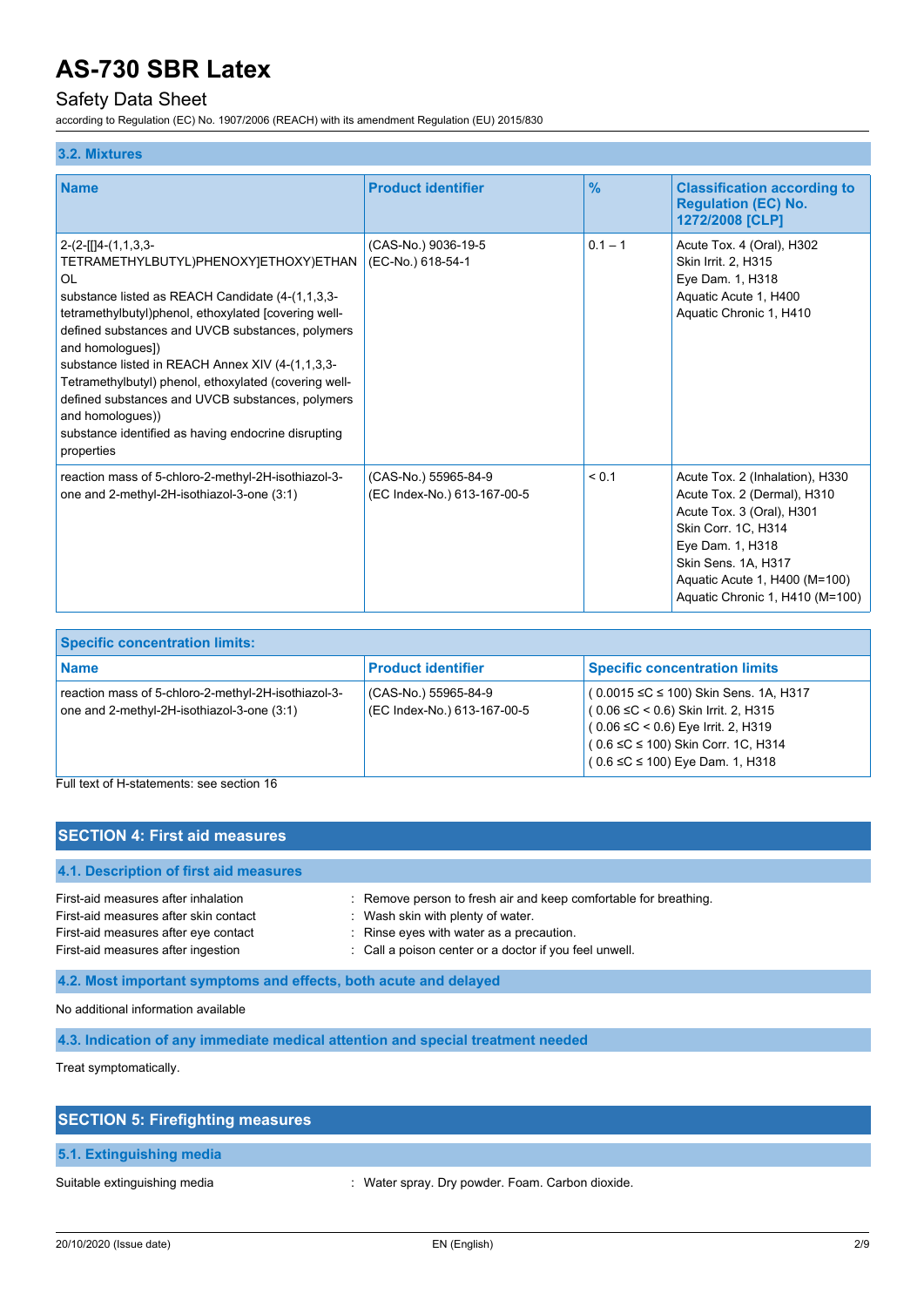# Safety Data Sheet

according to Regulation (EC) No. 1907/2006 (REACH) with its amendment Regulation (EU) 2015/830

| 5.2. Special hazards arising from the substance or mixture |                                                                                                                                             |  |
|------------------------------------------------------------|---------------------------------------------------------------------------------------------------------------------------------------------|--|
| Hazardous decomposition products in case of fire           | : Toxic fumes may be released.                                                                                                              |  |
| 5.3. Advice for firefighters                               |                                                                                                                                             |  |
| Protection during firefighting                             | : Do not attempt to take action without suitable protective equipment. Self-contained<br>breathing apparatus. Complete protective clothing. |  |

| <b>SECTION 6: Accidental release measures</b>                            |                                                                                                                                                                |  |  |
|--------------------------------------------------------------------------|----------------------------------------------------------------------------------------------------------------------------------------------------------------|--|--|
| 6.1. Personal precautions, protective equipment and emergency procedures |                                                                                                                                                                |  |  |
| 6.1.1. For non-emergency personnel<br>Emergency procedures               | : Ventilate spillage area.                                                                                                                                     |  |  |
| 6.1.2. For emergency responders<br>Protective equipment                  | : Do not attempt to take action without suitable protective equipment. For further information<br>refer to section 8: "Exposure controls/personal protection". |  |  |
| <b>6.2. Environmental precautions</b>                                    |                                                                                                                                                                |  |  |
| Avoid release to the environment.                                        |                                                                                                                                                                |  |  |
| 6.3. Methods and material for containment and cleaning up                |                                                                                                                                                                |  |  |
| Methods for cleaning up<br>Other information                             | Take up liquid spill into absorbent material.<br>Dispose of materials or solid residues at an authorized site.                                                 |  |  |

# **6.4. Reference to other sections**

For further information refer to section 13.

| <b>SECTION 7: Handling and storage</b>                            |                                                                                                                                                                                              |  |
|-------------------------------------------------------------------|----------------------------------------------------------------------------------------------------------------------------------------------------------------------------------------------|--|
| 7.1. Precautions for safe handling                                |                                                                                                                                                                                              |  |
| Precautions for safe handling<br>Hygiene measures                 | : Ensure good ventilation of the work station. Wear personal protective equipment.<br>: Do not eat, drink or smoke when using this product. Always wash hands after handling the<br>product. |  |
| 7.2. Conditions for safe storage, including any incompatibilities |                                                                                                                                                                                              |  |
| Storage conditions                                                | : Store in a well-ventilated place. Keep cool.                                                                                                                                               |  |

**7.3. Specific end use(s)**

No additional information available

## **SECTION 8: Exposure controls/personal protection**

## **8.1. Control parameters**

**8.1.1 National occupational exposure and biological limit values**

No additional information available

# **8.1.2. Recommended monitoring procedures**

No additional information available

#### **8.1.3. Air contaminants formed**

No additional information available

### **8.1.4. DNEL and PNEC**

No additional information available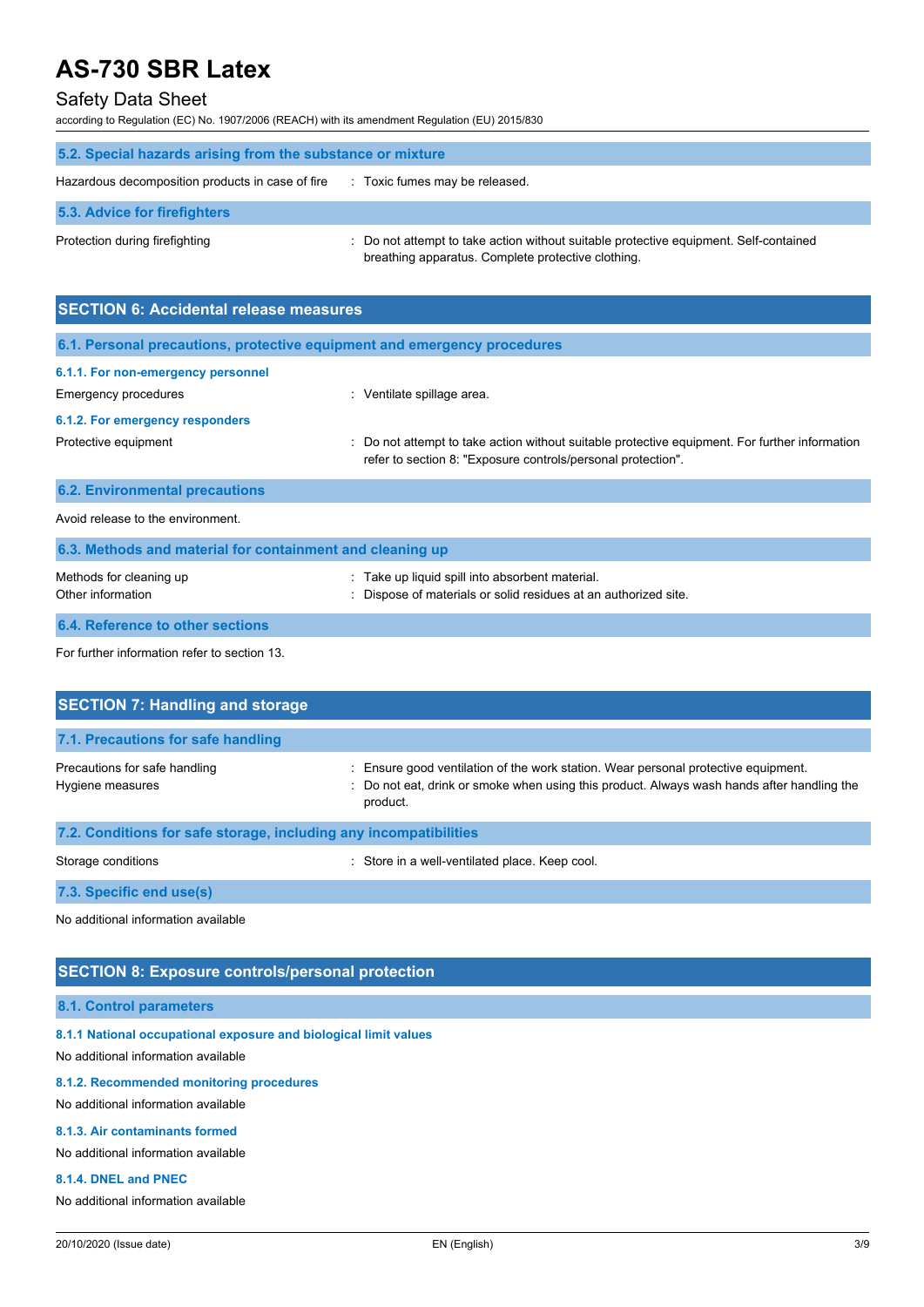# Safety Data Sheet

according to Regulation (EC) No. 1907/2006 (REACH) with its amendment Regulation (EU) 2015/830

#### **8.1.5. Control banding**

No additional information available

**8.2. Exposure controls**

#### **8.2.1. Appropriate engineering controls**

#### **Appropriate engineering controls:**

Ensure good ventilation of the work station.

#### **8.2.2. Personal protection equipment**

### **Personal protective equipment symbol(s):**



#### **8.2.2.1. Eye and face protection**

| Eye protection: |  |
|-----------------|--|
| Safety glasses  |  |

#### **8.2.2.2. Skin protection**

#### **Skin and body protection:**

Wear suitable protective clothing

| Hand protection:  |  |
|-------------------|--|
| Protective gloves |  |

#### **8.2.2.3. Respiratory protection**

#### **Respiratory protection:**

In case of insufficient ventilation, wear suitable respiratory equipment

#### **8.2.2.4. Thermal hazards**

No additional information available

#### **8.2.3. Environmental exposure controls**

#### **Environmental exposure controls:**

Avoid release to the environment.

# **SECTION 9: Physical and chemical properties**

## **9.1. Information on basic physical and chemical properties**

| Physical state                             | : Liquid                |
|--------------------------------------------|-------------------------|
| Colour                                     | · White                 |
| Odour                                      | : Characteristic odour. |
| Odour threshold                            | : No data available     |
| рH                                         | $\pm 8.1 - 8.7$         |
| Relative evaporation rate (butylacetate=1) | : No data available     |
| Melting point                              | $:$ Not applicable      |
| Freezing point                             | : No data available     |
| Boiling point                              | : No data available     |
| Flash point                                | : No data available     |
| Auto-ignition temperature                  | $:$ Not applicable      |
| Decomposition temperature                  | : No data available     |
| Flammability (solid, gas)                  | : Not applicable        |
|                                            |                         |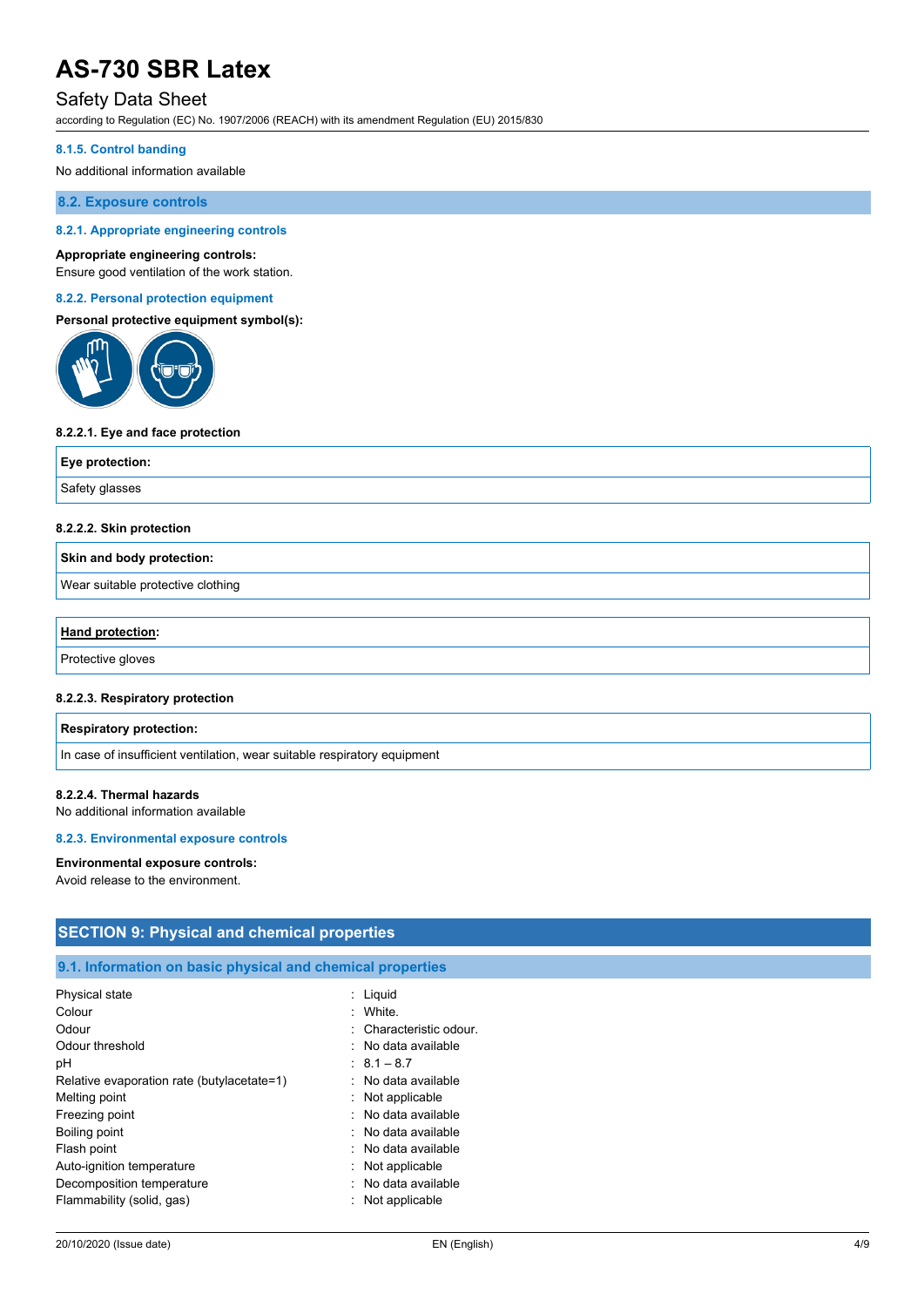# Safety Data Sheet

according to Regulation (EC) No. 1907/2006 (REACH) with its amendment Regulation (EU) 2015/830

| Vapour pressure                                 | : No data available   |
|-------------------------------------------------|-----------------------|
| Relative vapour density at 20 °C                | : No data available   |
| Relative density                                | $:$ No data available |
| Solubility                                      | $:$ No data available |
| Partition coefficient n-octanol/water (Log Pow) | : No data available   |
| Viscosity, kinematic                            | : No data available   |
| Viscosity, dynamic                              | : $150 - 280$ cP      |
| Explosive properties                            | : No data available   |
| Oxidising properties                            | : No data available   |
| <b>Explosive limits</b>                         | : No data available   |

#### **9.2. Other information**

No additional information available

### **SECTION 10: Stability and reactivity**

**10.1. Reactivity**

The product is non-reactive under normal conditions of use, storage and transport.

**10.2. Chemical stability**

Stable under normal conditions.

**10.3. Possibility of hazardous reactions**

No dangerous reactions known under normal conditions of use.

**10.4. Conditions to avoid**

None under recommended storage and handling conditions (see section 7).

**10.5. Incompatible materials**

No additional information available

**10.6. Hazardous decomposition products**

Under normal conditions of storage and use, hazardous decomposition products should not be produced.

# **SECTION 11: Toxicological information 11.1 Information on toxicological effects** Acute toxicity (oral) **interval** to the control of the control of the control of the control of the control of the control of the control of the control of the control of the control of the control of the control of the co Acute toxicity (dermal) **Example 20** Acute toxicity (dermal) Acute toxicity (inhalation) **interest and the Contract Contract Contract Contract Contract Contract Contract Contract Contract Contract Contract Contract Contract Contract Contract Contract Contract Contract Contract Contr**

| 2-(2-[[]4-(1,1,3,3-TETRAMETHYLBUTYL)PHENOXY]ETHOXY)ETHANOL (9036-19-5) |                                     |  |
|------------------------------------------------------------------------|-------------------------------------|--|
| LD50 oral rat                                                          | 1900 mg/kg                          |  |
| LD50 dermal                                                            | 16000 mg/kg                         |  |
| Skin corrosion/irritation                                              | : Not classified<br>$pH: 8.1 - 8.7$ |  |
| Serious eye damage/irritation                                          | : Not classified<br>$pH: 8.1 - 8.7$ |  |
| Respiratory or skin sensitisation                                      | : Not classified                    |  |
| Germ cell mutagenicity                                                 | : Not classified                    |  |
| Carcinogenicity                                                        | : Not classified                    |  |
| Reproductive toxicity<br>٠.                                            | Not classified                      |  |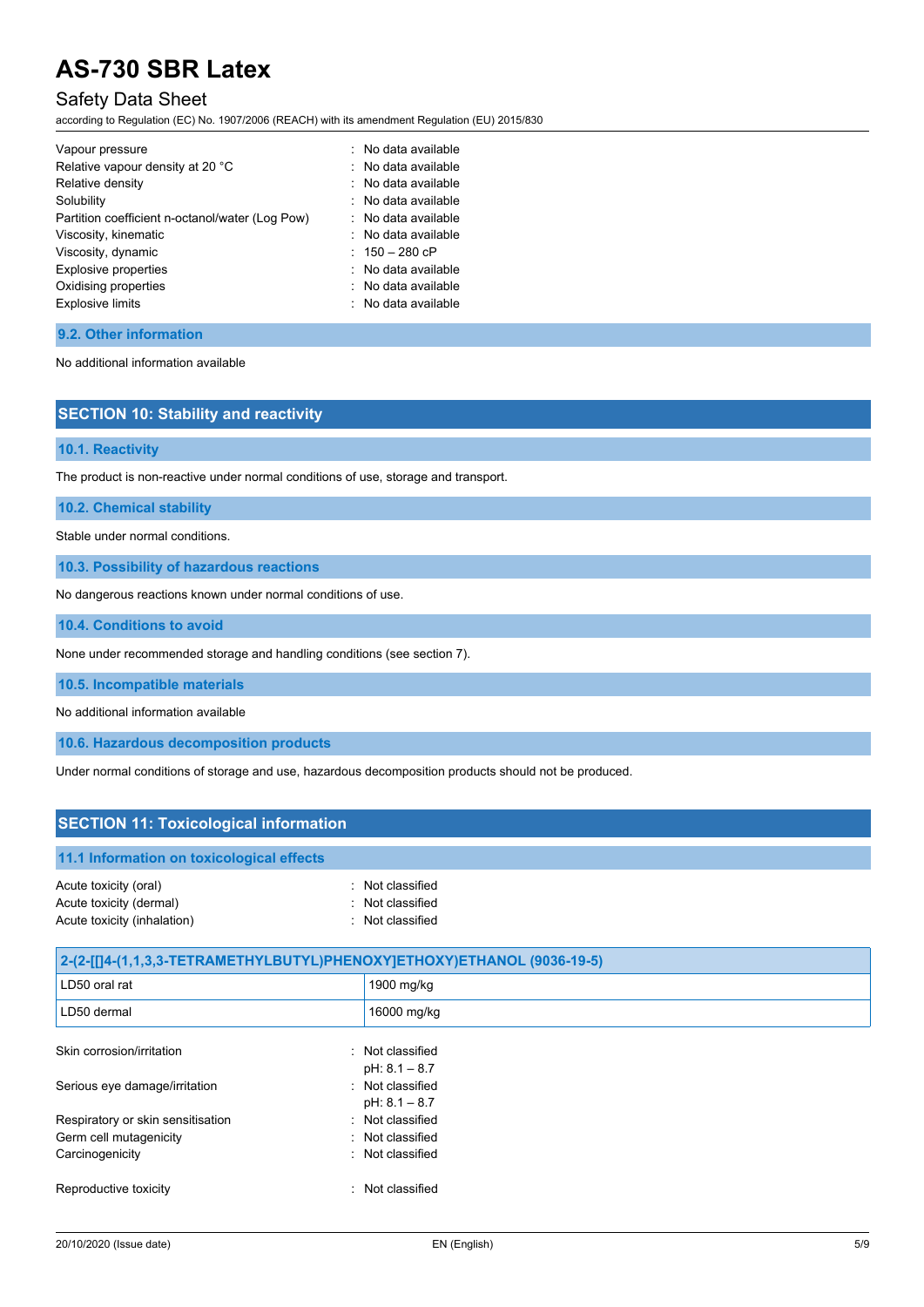# Safety Data Sheet

according to Regulation (EC) No. 1907/2006 (REACH) with its amendment Regulation (EU) 2015/830

| STOT-single exposure   | : Not classified |
|------------------------|------------------|
| STOT-repeated exposure | : Not classified |
| Aspiration hazard      | : Not classified |

| <b>SECTION 12: Ecological information</b>                                                                                                                                  |                                                                                                                                                                                 |  |
|----------------------------------------------------------------------------------------------------------------------------------------------------------------------------|---------------------------------------------------------------------------------------------------------------------------------------------------------------------------------|--|
| 12.1. Toxicity                                                                                                                                                             |                                                                                                                                                                                 |  |
| Ecology - general<br>Hazardous to the aquatic environment, short-term<br>(acute)<br>Hazardous to the aquatic environment, long-term<br>(chronic)<br>Not rapidly degradable | : The product is not considered harmful to aquatic organisms nor to cause long-term adverse<br>effects in the environment.<br>: Not classified<br>: Not classified              |  |
| 2-(2-[[]4-(1,1,3,3-TETRAMETHYLBUTYL)PHENOXY]ETHOXY)ETHANOL (9036-19-5)                                                                                                     |                                                                                                                                                                                 |  |
| LC50 fish 1                                                                                                                                                                | 440 mg/l                                                                                                                                                                        |  |
| 12.2. Persistence and degradability                                                                                                                                        |                                                                                                                                                                                 |  |
| No additional information available                                                                                                                                        |                                                                                                                                                                                 |  |
| 12.3. Bioaccumulative potential                                                                                                                                            |                                                                                                                                                                                 |  |
| No additional information available                                                                                                                                        |                                                                                                                                                                                 |  |
| 12.4. Mobility in soil                                                                                                                                                     |                                                                                                                                                                                 |  |
| No additional information available                                                                                                                                        |                                                                                                                                                                                 |  |
| 12.5. Results of PBT and vPvB assessment                                                                                                                                   |                                                                                                                                                                                 |  |
| <b>Component</b>                                                                                                                                                           |                                                                                                                                                                                 |  |
| $2-(2-[1]4-(1,1,3,3-$<br>TETRAMETHYLBUTYL)PHENOXY]ETHOXY)ETHAN<br>OL (9036-19-5)                                                                                           | This substance/mixture does not meet the PBT criteria of REACH regulation, annex XIII<br>This substance/mixture does not meet the vPvB criteria of REACH regulation, annex XIII |  |
| 12.6. Other adverse effects                                                                                                                                                |                                                                                                                                                                                 |  |
| No additional information available                                                                                                                                        |                                                                                                                                                                                 |  |
| <b>SECTION 13: Disposal considerations</b>                                                                                                                                 |                                                                                                                                                                                 |  |
| 13.1. Waste treatment methods                                                                                                                                              |                                                                                                                                                                                 |  |

Waste treatment methods : Dispose of contents/container in accordance with licensed collector's sorting instructions.

| <b>SECTION 14: Transport information</b>         |               |               |               |               |
|--------------------------------------------------|---------------|---------------|---------------|---------------|
| In accordance with ADR / IMDG / IATA / ADN / RID |               |               |               |               |
| <b>ADR</b>                                       | <b>IMDG</b>   | <b>IATA</b>   | <b>ADN</b>    | <b>RID</b>    |
| 14.1. UN number                                  |               |               |               |               |
| Not regulated                                    | Not regulated | Not regulated | Not regulated | Not regulated |
| 14.2. UN proper shipping name                    |               |               |               |               |
| Not regulated                                    | Not regulated | Not regulated | Not regulated | Not regulated |
|                                                  |               |               |               |               |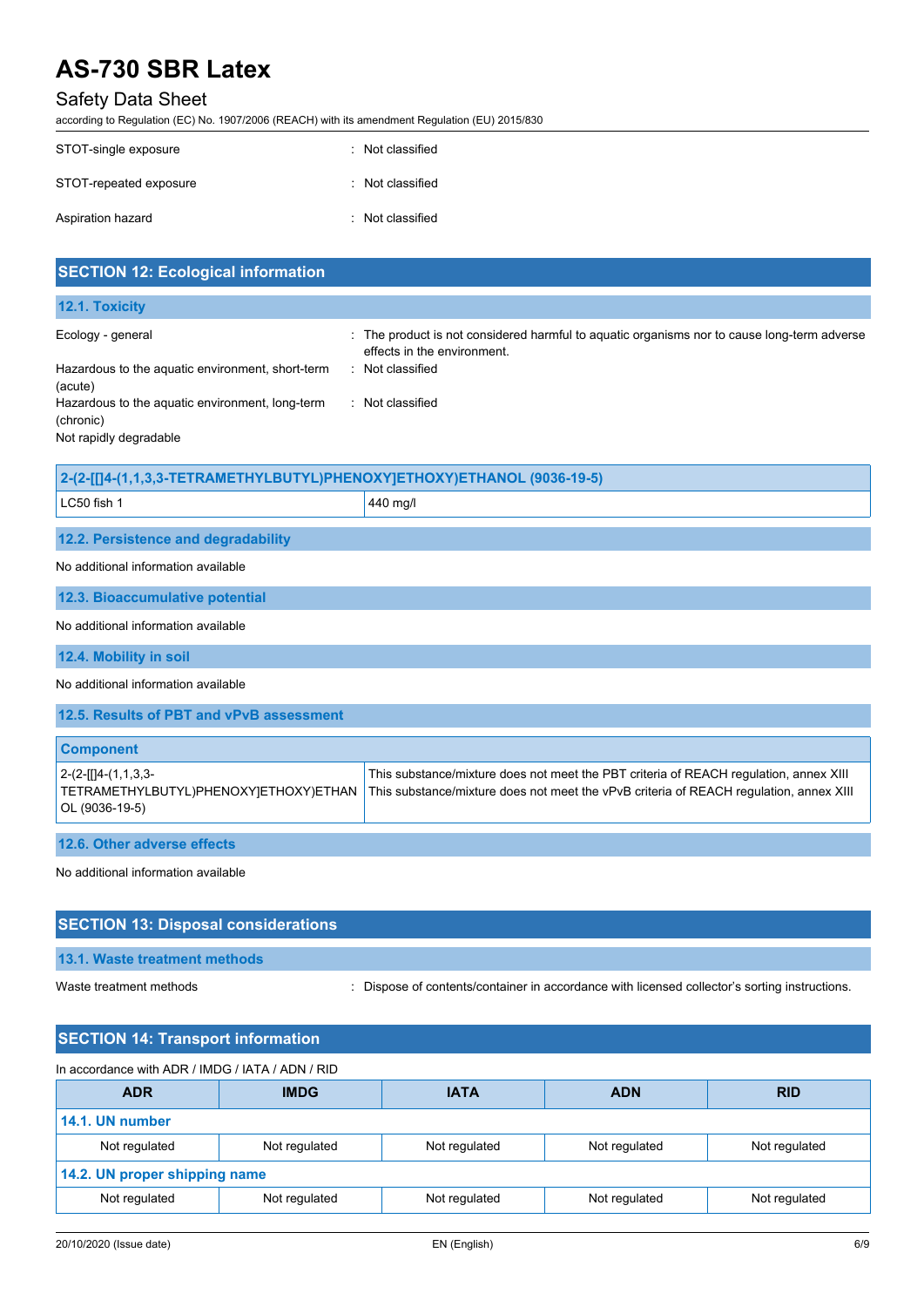# Safety Data Sheet

according to Regulation (EC) No. 1907/2006 (REACH) with its amendment Regulation (EU) 2015/830

| 14.3. Transport hazard class(es)       |               |               |               |               |
|----------------------------------------|---------------|---------------|---------------|---------------|
| Not regulated                          | Not regulated | Not regulated | Not regulated | Not regulated |
| 14.4. Packing group                    |               |               |               |               |
| Not regulated                          | Not regulated | Not regulated | Not regulated | Not regulated |
| <b>14.5. Environmental hazards</b>     |               |               |               |               |
| Not regulated                          | Not regulated | Not regulated | Not regulated | Not regulated |
| No supplementary information available |               |               |               |               |

#### **14.6. Special precautions for user**

**Overland transport** Not regulated **Transport by sea** Not regulated **Air transport** Not regulated **Inland waterway transport** Not regulated **Rail transport** Not regulated **14.7. Transport in bulk according to Annex II of Marpol and the IBC Code**

## Not applicable

## **SECTION 15: Regulatory information**

#### **15.1. Safety, health and environmental regulations/legislation specific for the substance or mixture**

#### **15.1.1. EU-Regulations**

Contains no REACH substances with Annex XVII restrictions

Contains a substance on the REACH candidate list in concentration  $\geq 0.1\%$  or with a lower specific limit: 4-(1,1,3,3-tetramethylbutyl)phenol, ethoxylated [covering well-defined substances and UVCB substances, polymers and homologues] (EC 618-54-1, CAS 9036-19-5) Contains REACH Annex XIV substances: 4-(1,1,3,3-tetramethylbutyl)phenol, ethoxylated [covering well-defined substances and UVCB substances, polymers and homologues] (EC 618-54-1, CAS 9036-19-5)

Contains no substance subject to Regulation (EU) No 649/2012 of the European Parliament and of the Council of 4 July 2012 concerning the export and import of hazardous chemicals.

Contains no substance subject to Regulation (EU) No 2019/1021 of the European Parliament and of the Council of 20 June 2019 on persistent organic pollutants

#### **15.1.2. National regulations**

#### **Germany** Employment restrictions **included in the Contract Constructions according Act on the Protection of Working Mothers (MuSchG)** Observe restrictions according Act on the Protection of Young People in Employment (JArbSchG) Water hazard class (WGK) : WGK 2, Significantly hazardous to water (Classification according to AwSV, Annex 1) Hazardous Incident Ordinance (12. BImSchV) : Is not subject of the Hazardous Incident Ordinance (12. BImSchV) **Netherlands** ABM category **EXECUTE:** A(4) - low hazard for aquatic organisms, may have longterm hazardous effects in aquatic environment SZW-lijst van kankerverwekkende stoffen : None of the components are listed SZW-lijst van mutagene stoffen : None of the components are listed NIET-limitatieve lijst van voor de voortplanting giftige stoffen – Borstvoeding : None of the components are listed NIET-limitatieve lijst van voor de voortplanting giftige stoffen – Vruchtbaarheid : None of the components are listed NIET-limitatieve lijst van voor de voortplanting giftige stoffen – Ontwikkeling : None of the components are listed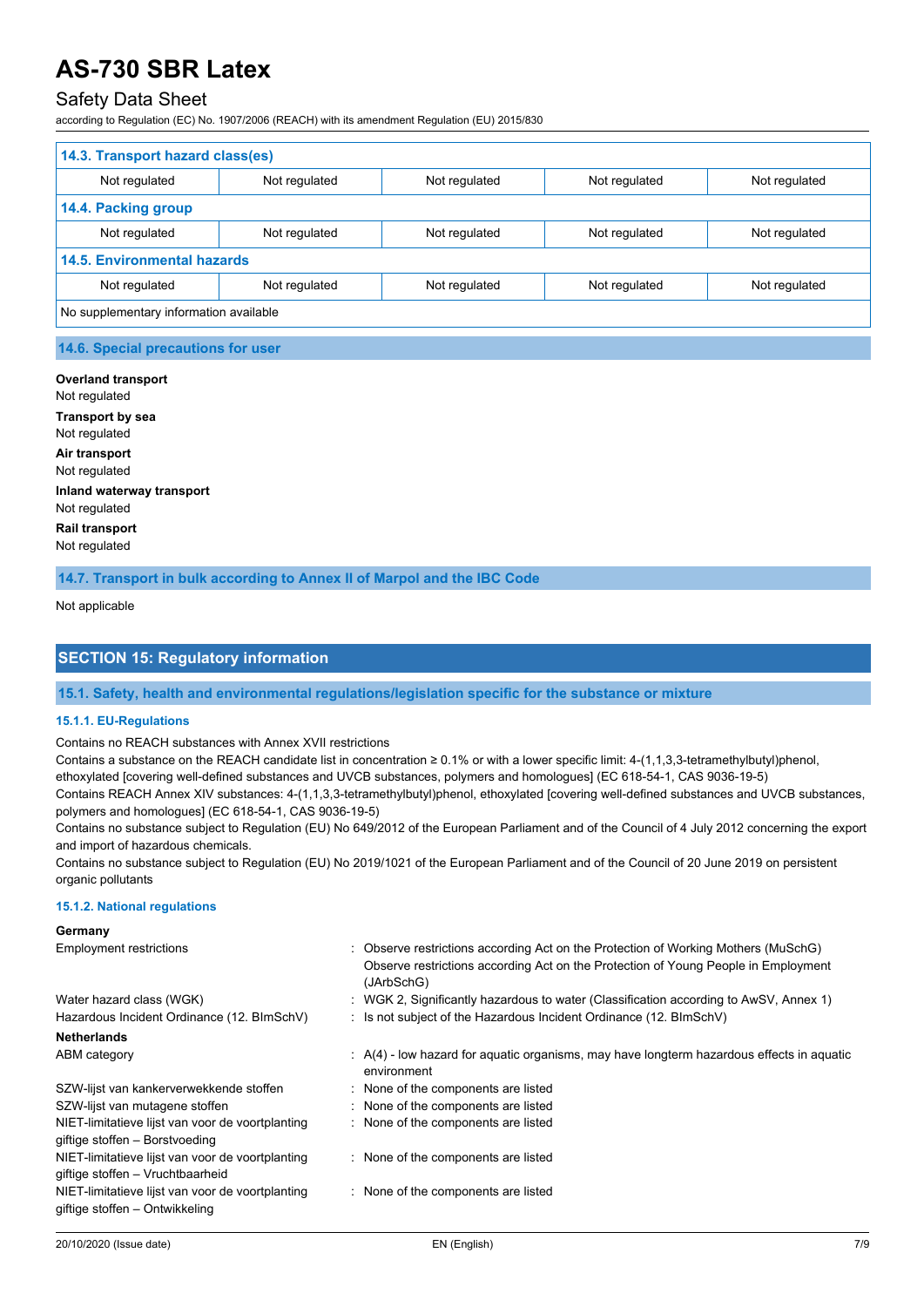# Safety Data Sheet

according to Regulation (EC) No. 1907/2006 (REACH) with its amendment Regulation (EU) 2015/830

#### **Denmark**

Danish National Regulations : Pregnant/breastfeeding women working with the product must not be in direct contact with the product

# **15.2. Chemical safety assessment**

No chemical safety assessment has been carried out

# **SECTION 16: Other information**

| <b>Abbreviations and acronyms:</b> |                                                                                                   |
|------------------------------------|---------------------------------------------------------------------------------------------------|
| <b>ADN</b>                         | European Agreement concerning the International Carriage of Dangerous Goods by Inland Waterways   |
| ADR                                | European Agreement concerning the International Carriage of Dangerous Goods by Road               |
| ATE                                | <b>Acute Toxicity Estimate</b>                                                                    |
| <b>BLV</b>                         | <b>Biological limit value</b>                                                                     |
| CAS-No.                            | <b>Chemical Abstract Service number</b>                                                           |
| <b>CLP</b>                         | Classification Labelling Packaging Regulation; Regulation (EC) No 1272/2008                       |
| <b>DMEL</b>                        | Derived Minimal Effect level                                                                      |
| <b>DNEL</b>                        | Derived-No Effect Level                                                                           |
| <b>EC50</b>                        | Median effective concentration                                                                    |
| EC-No.                             | <b>European Community number</b>                                                                  |
| EN                                 | European Standard                                                                                 |
| <b>IATA</b>                        | International Air Transport Association                                                           |
| <b>IMDG</b>                        | International Maritime Dangerous Goods                                                            |
| <b>LC50</b>                        | Median lethal concentration                                                                       |
| LD50                               | Median lethal dose                                                                                |
| <b>LOAEL</b>                       | Lowest Observed Adverse Effect Level                                                              |
| <b>NOAEC</b>                       | No-Observed Adverse Effect Concentration                                                          |
| <b>NOAEL</b>                       | No-Observed Adverse Effect Level                                                                  |
| <b>NOEC</b>                        | No-Observed Effect Concentration                                                                  |
| OEL                                | Occupational Exposure Limit                                                                       |
| <b>PBT</b>                         | Persistent Bioaccumulative Toxic                                                                  |
| <b>PNEC</b>                        | <b>Predicted No-Effect Concentration</b>                                                          |
| <b>REACH</b>                       | Registration, Evaluation, Authorisation and Restriction of Chemicals Regulation (EC) No 1907/2006 |
| <b>RID</b>                         | Regulations concerning the International Carriage of Dangerous Goods by Rail                      |
| <b>SDS</b>                         | Safety Data Sheet                                                                                 |
| vPvB                               | Very Persistent and Very Bioaccumulative                                                          |
| <b>WGK</b>                         | <b>Water Hazard Class</b>                                                                         |
|                                    |                                                                                                   |

| <b>Full text of H- and EUH-statements:</b> |                                     |  |
|--------------------------------------------|-------------------------------------|--|
| Acute Tox. 2 (Dermal)                      | Acute toxicity (dermal), Category 2 |  |
| Acute Tox. 2 (Inhalation)                  | Acute toxicity (inhal.), Category 2 |  |
| Acute Tox. 3 (Oral)                        | Acute toxicity (oral), Category 3   |  |